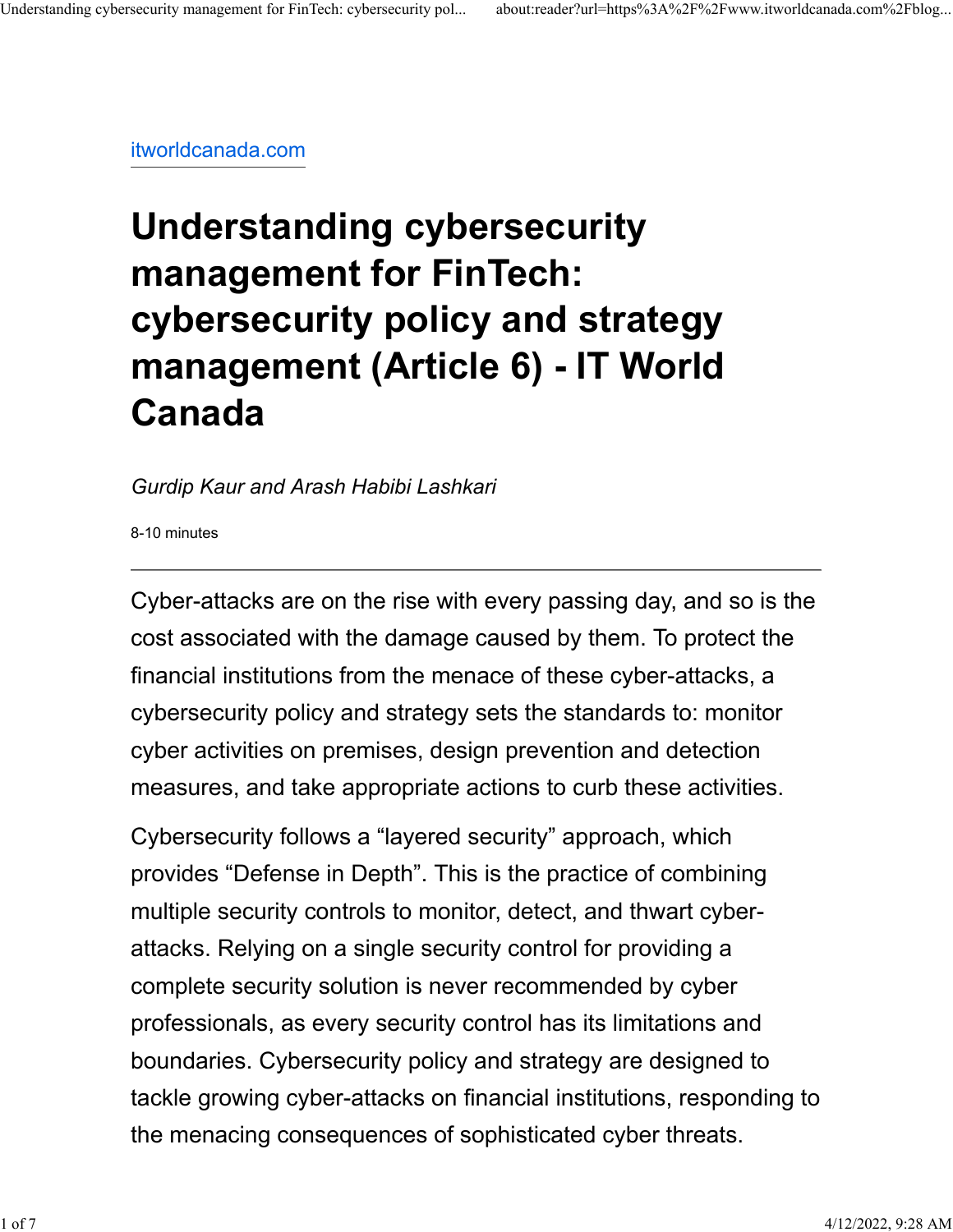This article provides a comprehensive introduction to various cybersecurity policies and strategies used to protect FinTech institutions from belligerent cyber-attacks. The content in this article is based on the extensive research work behind our book titled *"Understanding Cybersecurity Management for FinTech"* published by Springer this year.

## Cybersecurity policies and strategies

The fundamental requirements to prepare a cybersecurity policy and strategy are to know details including: assets, people, business objectives, potential threats, disaster recovery plan, business continuity plan, and security awareness program. Cybersecurity policy needs to be aligned with business objectives so that business continuity is not disturbed, even during a security incident. Figure 1 presents an overview of cybersecurity policies.



Figure 1: Cybersecurity policies

## Access control

Controlling access to the assets is one of the main controls provided by the central theme of security. Access control prevents unauthorized personnel from accessing a piece of information. It not only controls unauthorized access, but also provides a relationship between different entities; granting and restricting access based on a user's identity. Access controls can be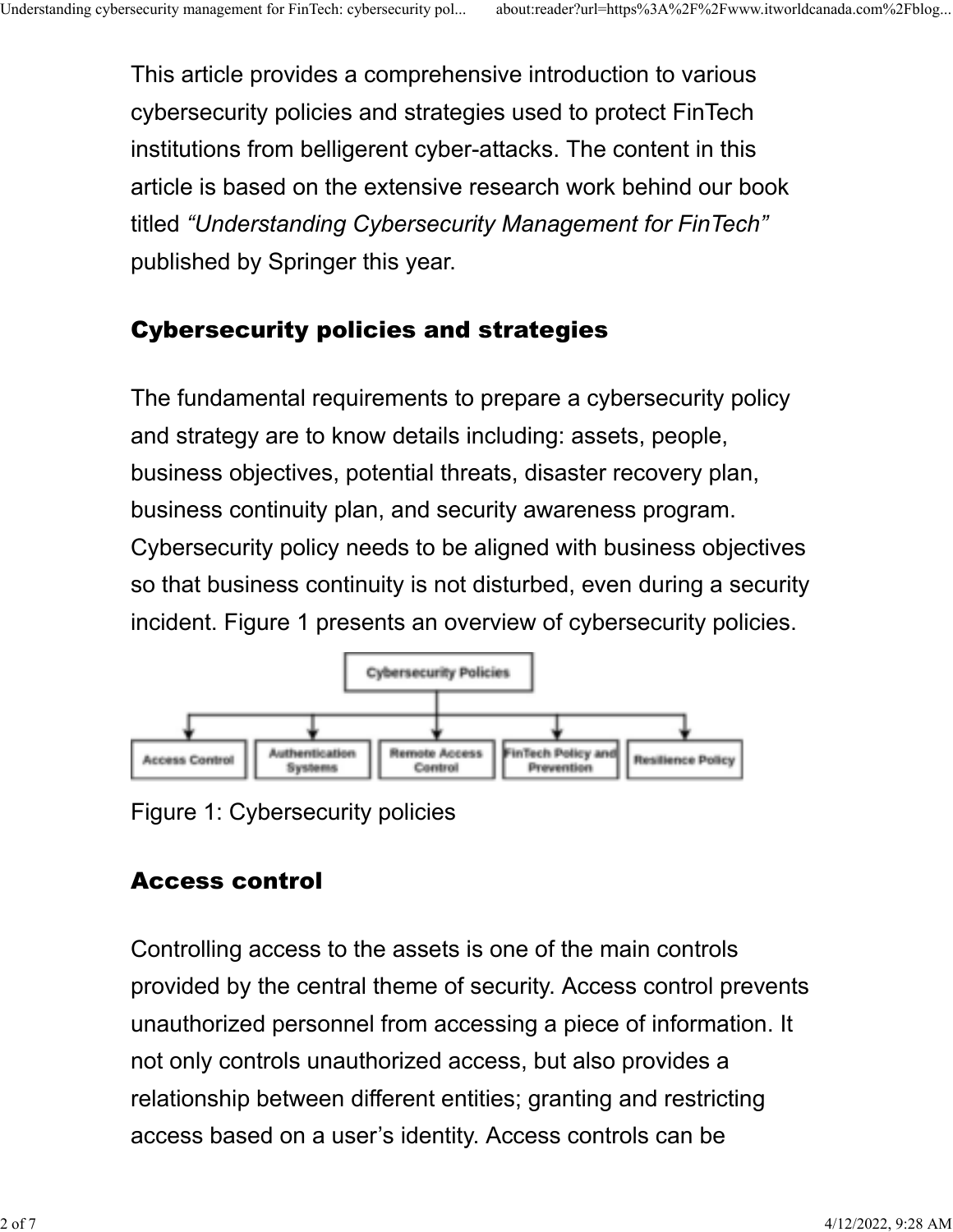classified into three categories: preventive, detective, and corrective.

- **Preventive access controls** attempt to stop or prevent unauthorized activity. For example, using fences and locks to secure a physical location.
- **Detective access controls** are sometimes classified as preventive controls. Detective access controls attempt to detect or identify unwanted or unauthorized activity. These controls come into action after the activity has occurred. Some examples include CCTV or security cameras.
- **Corrective access controls** modify the environment to return systems to their normal status after a policy violation. Recovery access controls are classified as corrective controls.

#### Authentication systems

Authentication is the process of testing or validating the claimed identity of a user. It requires the user to provide additional information to prove his identity. The most common form of authentication used is passwords. Following are the common types of authentication methods used nowadays.

- **Password-based authentication:** Passwords are the most common method of authentication. A strong password is a combination of lowercase and uppercase characters, numbers, and special symbols. Passwords can be stolen easily.
- **Multi-factor authentication:** It requires more than one method to authenticate the user, for example, a combination of password and CAPTCHA. It adds a layer of security to access the user account.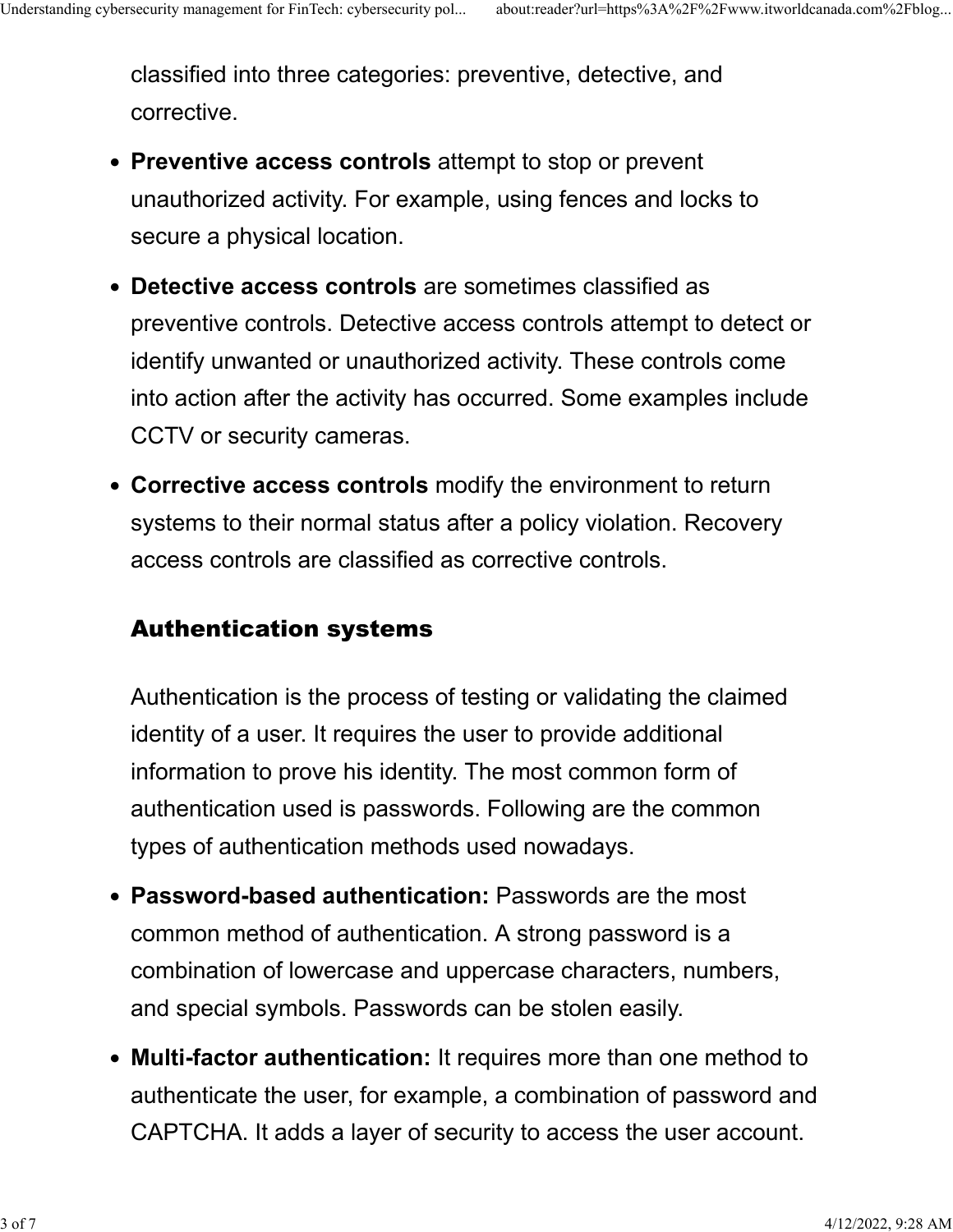Sometimes, challenge questions are answered by the user before logging into the account. The answers to these questions are provided by the user and stored in the system at the time of registration.

- **Biometric authentication:** Biological features such as retina, fingerprints, and voice and face recognition are unique for every individual. They cannot be stolen or hacked. Thus, they are more secure than password-based authentication and multi-factor authentication.
- **Certificate-based authentication:** Digital certificates can be used to identify a user, system, or device. A digital certificate is an electronic certificate that contains the digital identity of the user. It contains a public key issued by the certification authority. The corresponding private key of the public-private key pair is kept safely with the user. A combination of the public and private key is used to prove the identity of the user.
- **Token-based authentication:** It uses an encrypted string of random characters called a token to authenticate users. The credentials are entered only once, and the token is used over again by the user.

#### Remote access control

Remote access policy defines the standards for connecting to a computer from any host computer outside the organization. The policy is designed to minimize the potential exposure to FinTech institution from damage resulting from the unauthorized use of their resources.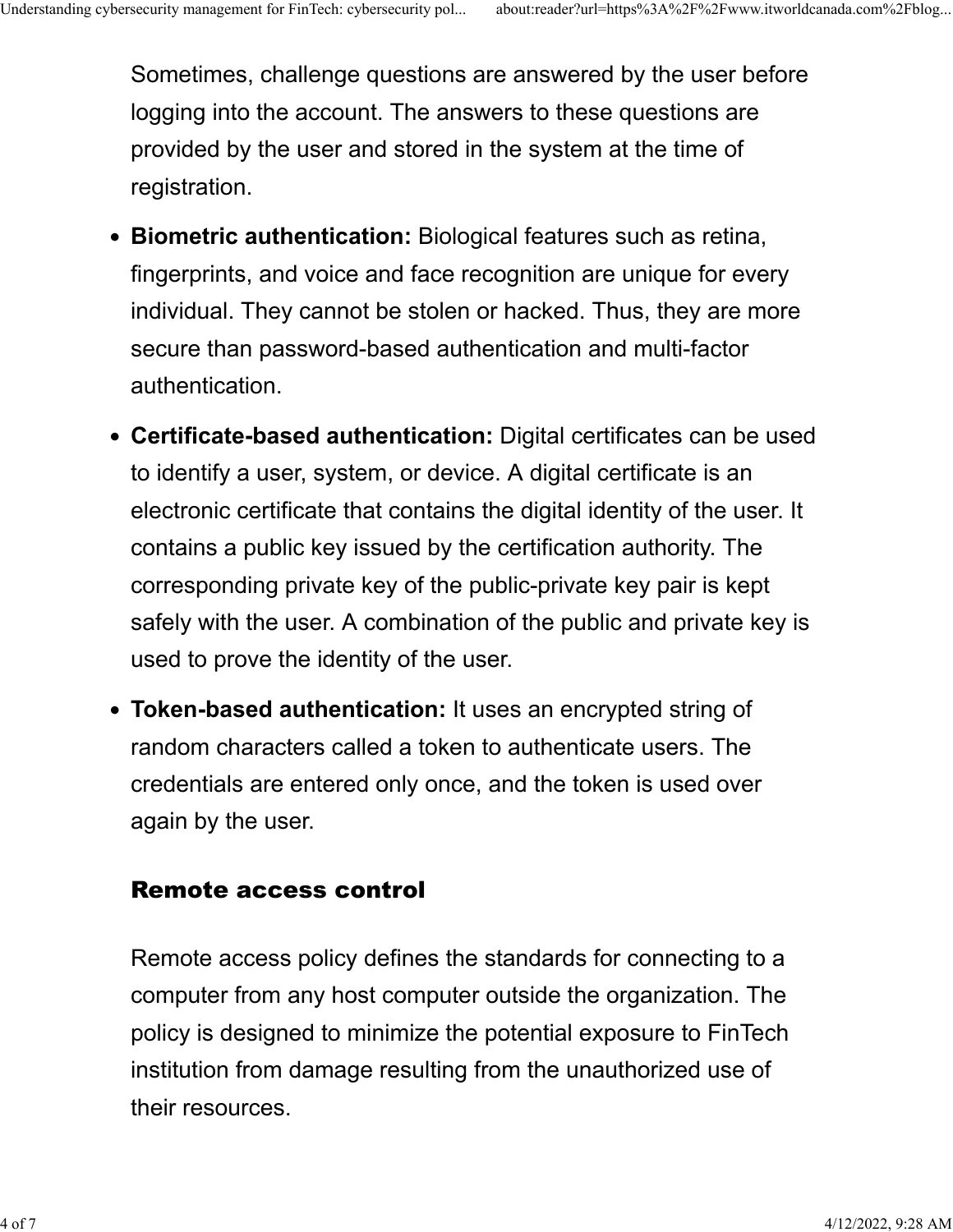## FinTech policy and prevention

The cybersecurity policy addresses cybersecurity principles for regulators, policymakers, supervisory committees, and service providers. These policies promote cyber hygiene, educate users, and limit cybersecurity incidents. Some effective cybersecurity policies to prevent cyber-attacks in FinTech are briefed below.

- **Establishing and using firewall:** A firewall is a system designed to protect against unauthorized access to or from a private network. Firewalls manage, control, and filter network traffic.
- **Installing and using antivirus:** Antivirus software scans all applications, files, and devices to identify any known malicious activity. It offers little or no protection against unknown or zero-day malware.
- **Removing unnecessary software:** Unnecessary software may be installed intentionally by the user, or may get installed along with legitimate software. Unnecessary software includes applications and software that the user does not use anymore. Whatever the case be, it is essential to uninstall unnecessary software from the computer or mobile phone due to several important reasons, including memory space taken by them and malicious activities that illegitimate software can perform.
- **Applying updates and patches:** Updates and patches fix a known or identified vulnerability in software, application, or operating system. The vendors regularly release them.

## Resilience policy

Cyber-resilience policy provides the capacity to withstand, recover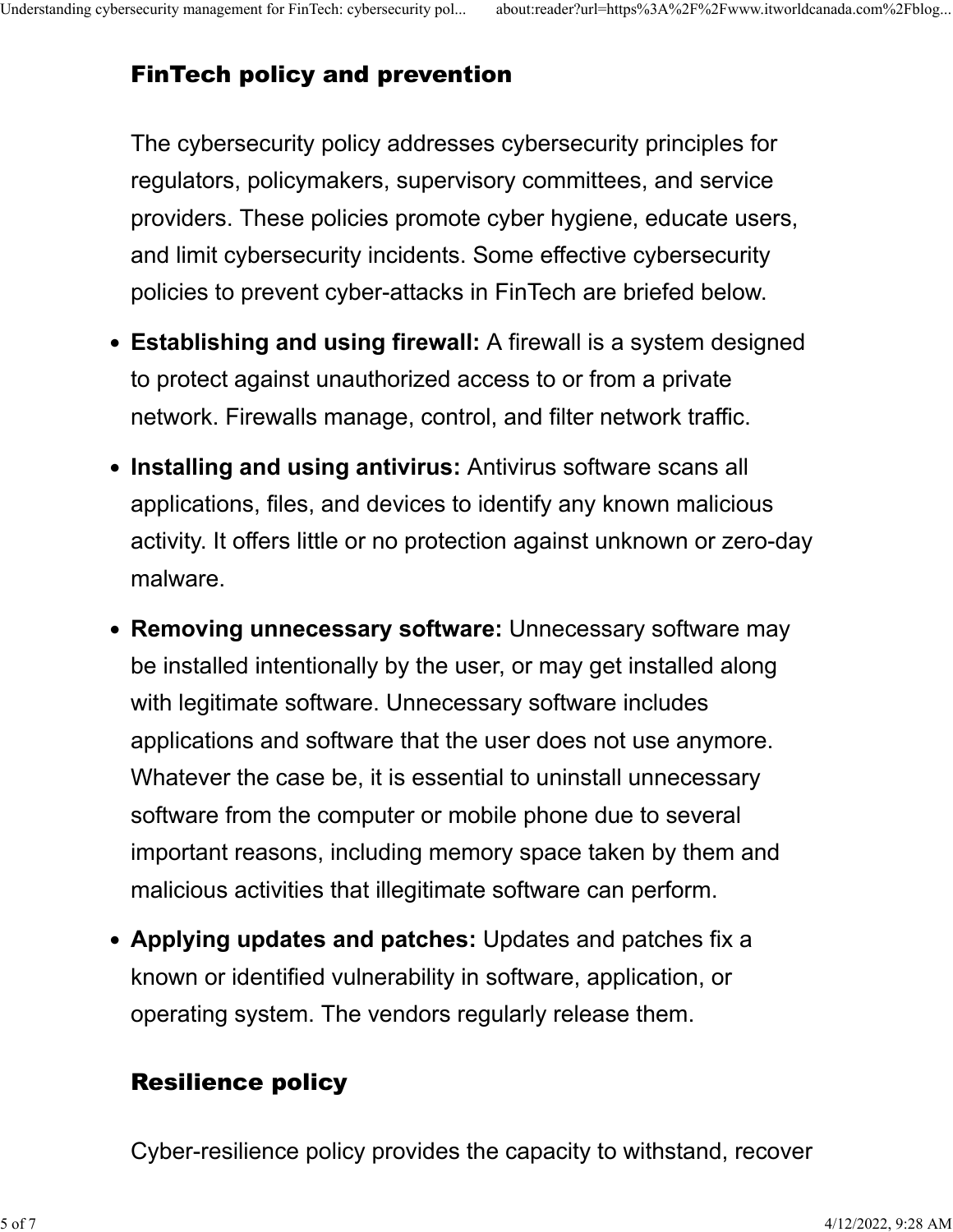from, and adapt to external shocks caused by cyber risks. It prepares organizations to face adverse events and continue business in those conditions. The basic principles of a cyberresilience policy include simple regulations, internationally harmonized, principles-based, and risk-based. It maximizes resilience while minimizing risks. The main characteristics of a cyber-resilience policy for FinTech institutions are:

- **Cyber-hygiene:** Cyber-hygiene is the basic characteristic of a cyber-resilience policy. It ensures that users are cyber educated. There are always software flaws and unpatched vulnerabilities that pose severe damage to the institution after attackers exercise them. The main concern of a cyber-resilience policy is to get rid of these flaws and unhandled vulnerabilities. Regular updates and installation of patches are the basic steps needed to cover these flaws.
- **Timing of cyber incidents:** Advanced persistent threats may remain hidden for a long time without getting noticed. This means that institutions may succumb to a false sense of security that makes them more vulnerable.
- **Operational and business impact:** Cyber-attacks impact information systems and have a high impact on operations and business. The most severe cyber-attacks may cause systemic risk, letting the entire infrastructure down. This raises concern over business objectives that must consider cyber-resilience policy while designing, planning, and implementing business strategies and policies.

### Conclusion